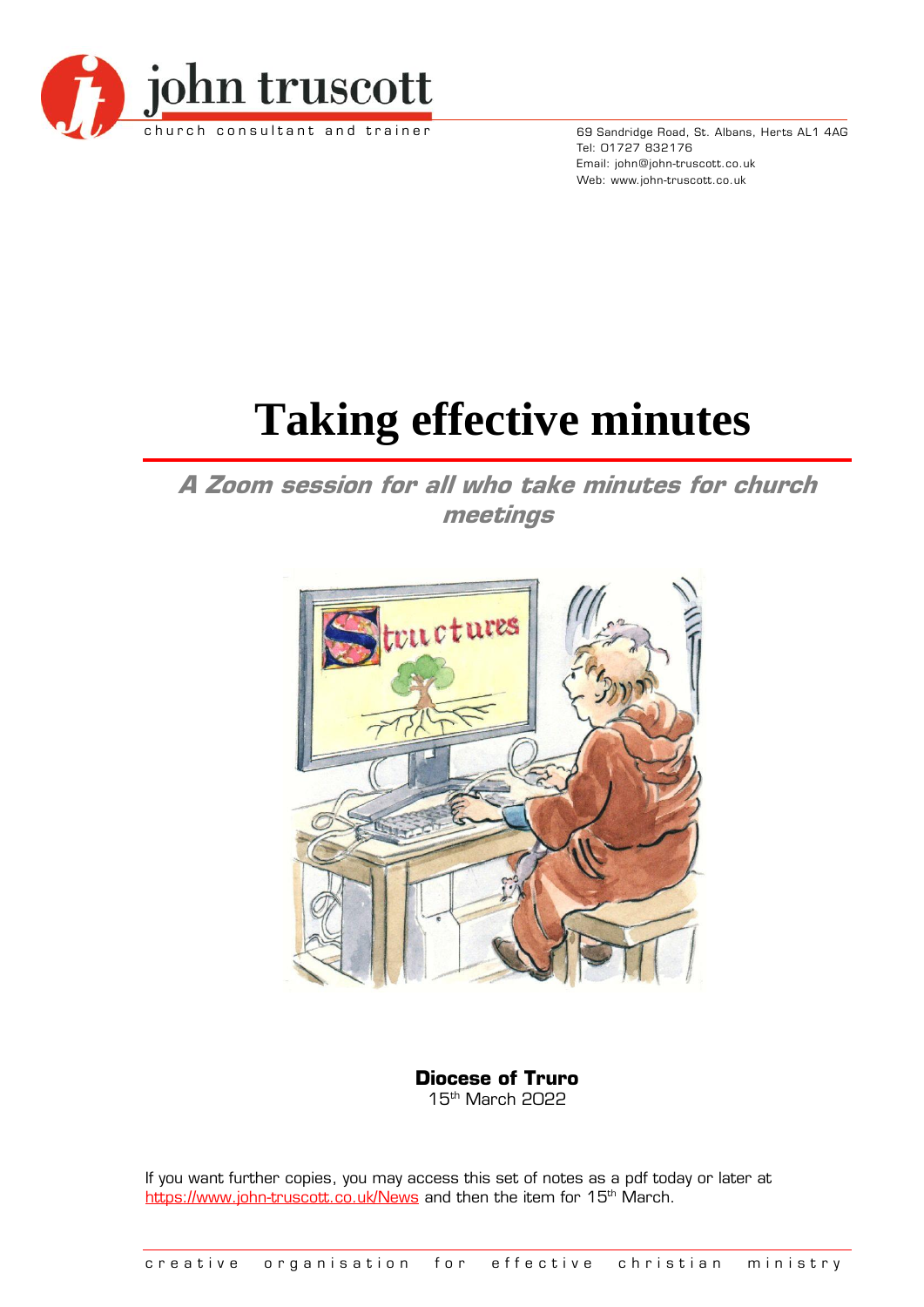Blank back of cover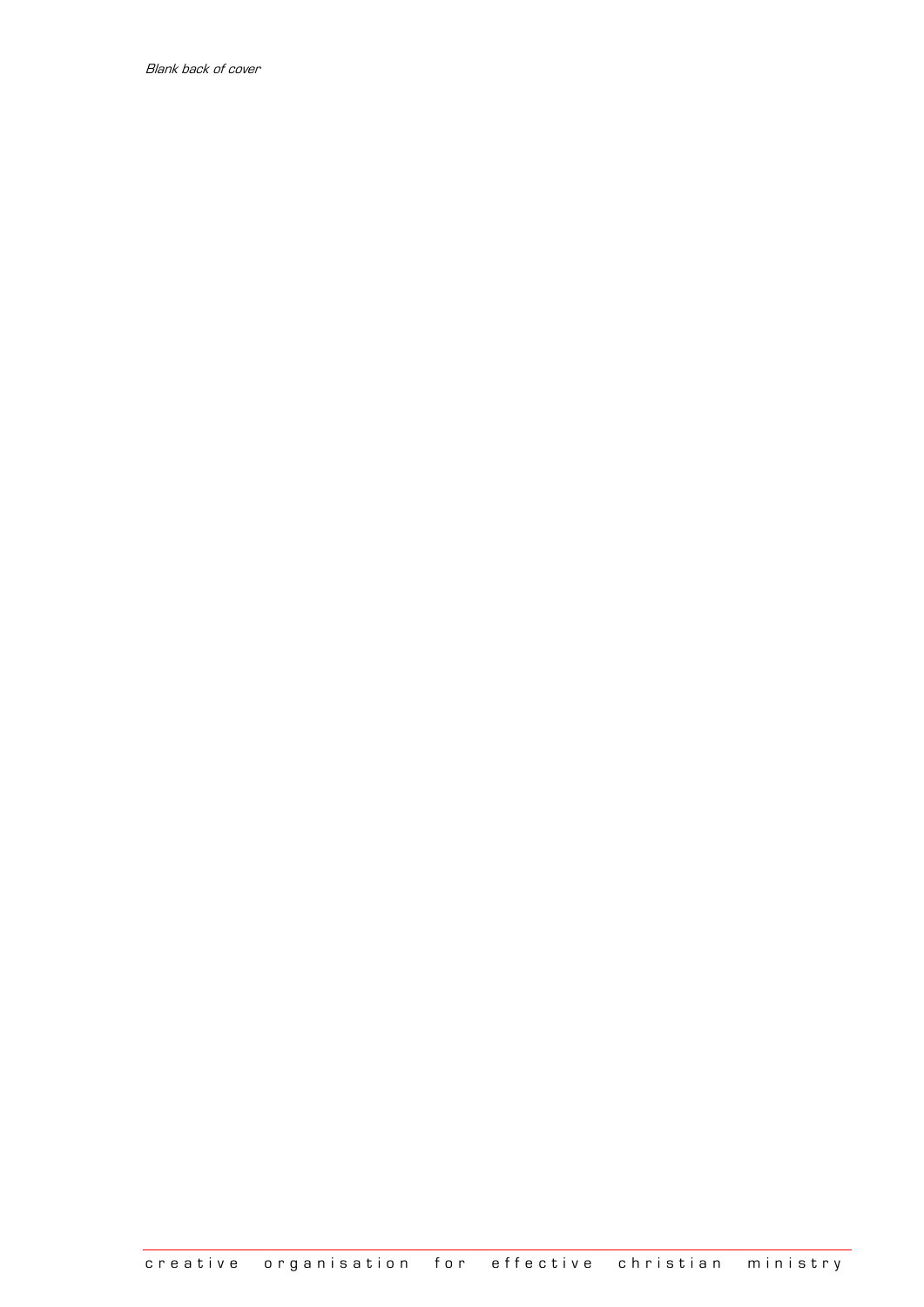## **1: Recap on church meetings**

I ran a half-day event on PCC and other meetings almost exactly two years ago at Camborne. Today we look at one aspect of that in more detail.

On that morning in 2020 we covered a range of issues.

**Why have a meeting at all?**

**What goes wrong with meetings we have observed?**

**How much do meetings 'cost' in time?**

**Do we know why this group (PCC or whatever) exists?**

**How do we prepare for a meeting: timing, comfort, equipment, seating layout?**

### **The three-fold purpose of any Christian business meeting**



### **Principles for preparing good agendas**

- 1 **Get the heading and overview right (the 'notice' section)**
- 2 **Think MAP not LIST**
- 3 **Group and order the items to help the meeting 'flow'**
- 4 **Clarify each action required**
- 5 **Provide sufficient background information**
- 6 **Let the agenda speak of Jesus Christ**

For further details of agendas see Training Notes TN61, Mapping out a meeting, in the Resources section of my website. For the idea of annual agendas, see Article A40, Going deeper into meetings - planning issues.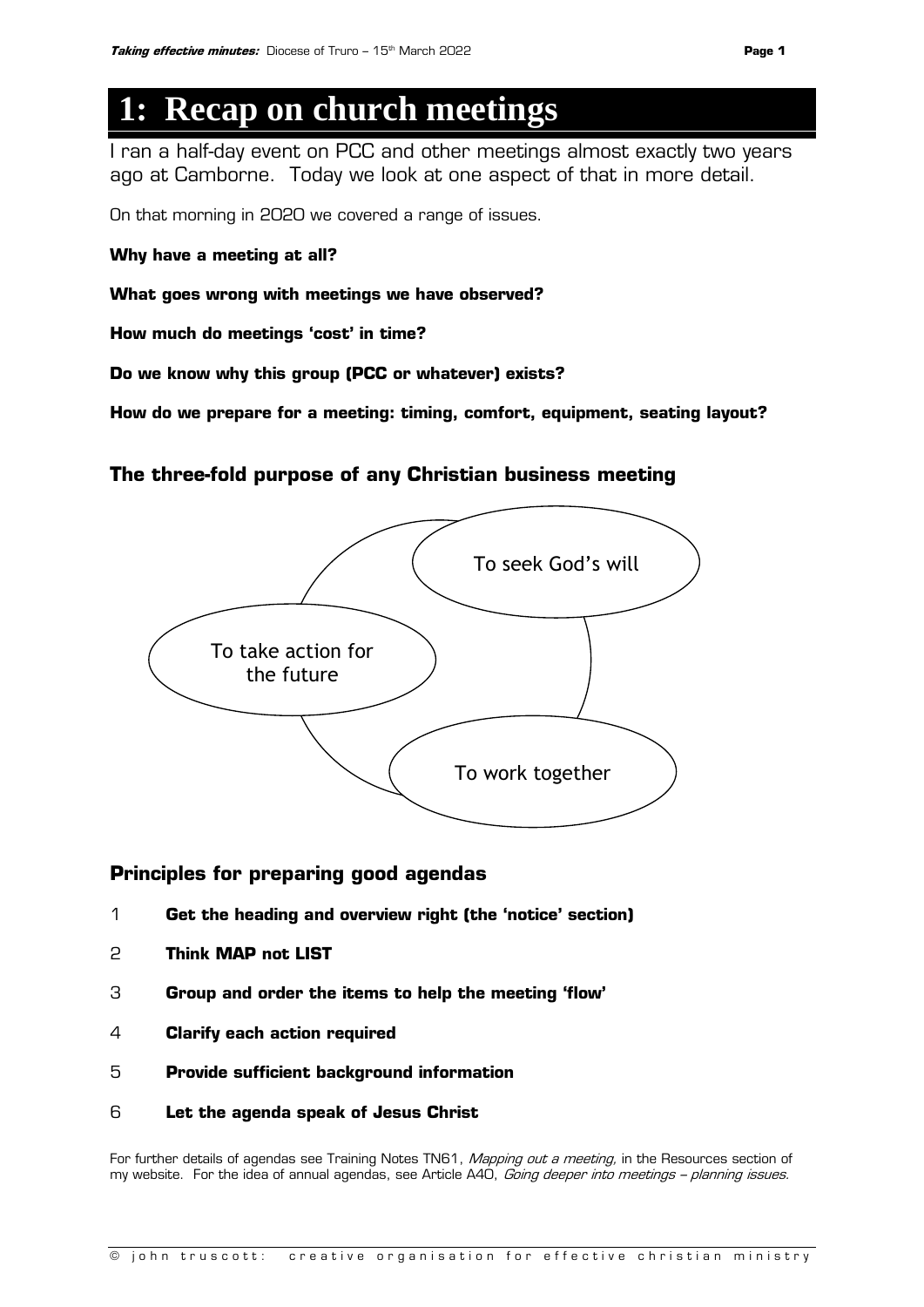## **2: Keeping records**

Don't restrict your thinking to the idea of minutes

### **Start with the Why? question**

- 1 **You are recording decisions taken for your group members**
- 2 **That includes the actions being taken and by whom**
- 3 **Some explanation of how you got there can be helpful**
- 4 **You may want to tell others not at the meeting what happened**
- 5 **You may be providing a record as part of a bigger-picture history**

### **What therefore matters is**

- Accuracy
- Clarity
- Immediacy

Which of those three is an issue in your case?

### **Five types of record**

### 1 **Notes**

Quite sufficient for many groups – one side of A4 – bullet-point style – out within a day if possible – not official – limited circulation

### 2 **Minutes**

Required for official groups – two or three sides of A4 – headings and brief prose or lists – out within a week at the most – becomes an official record – confidential

### 3 **Report**

Designed for non-members – one or two paragraphs – newspaper/TV news style – out within a day or two – selective and unofficial – public

### 4 **Verbatim record**

Possible for some public meetings – as long as the meeting – full text – out when required – official – usually public

### 5 **Nothing at all**

Perhaps

See Training Notes TN45, Are you sure it's minutes you need? within the Resources section of my website. To see how to prepare a 'report' from a meeting read TN38, We've got news for us!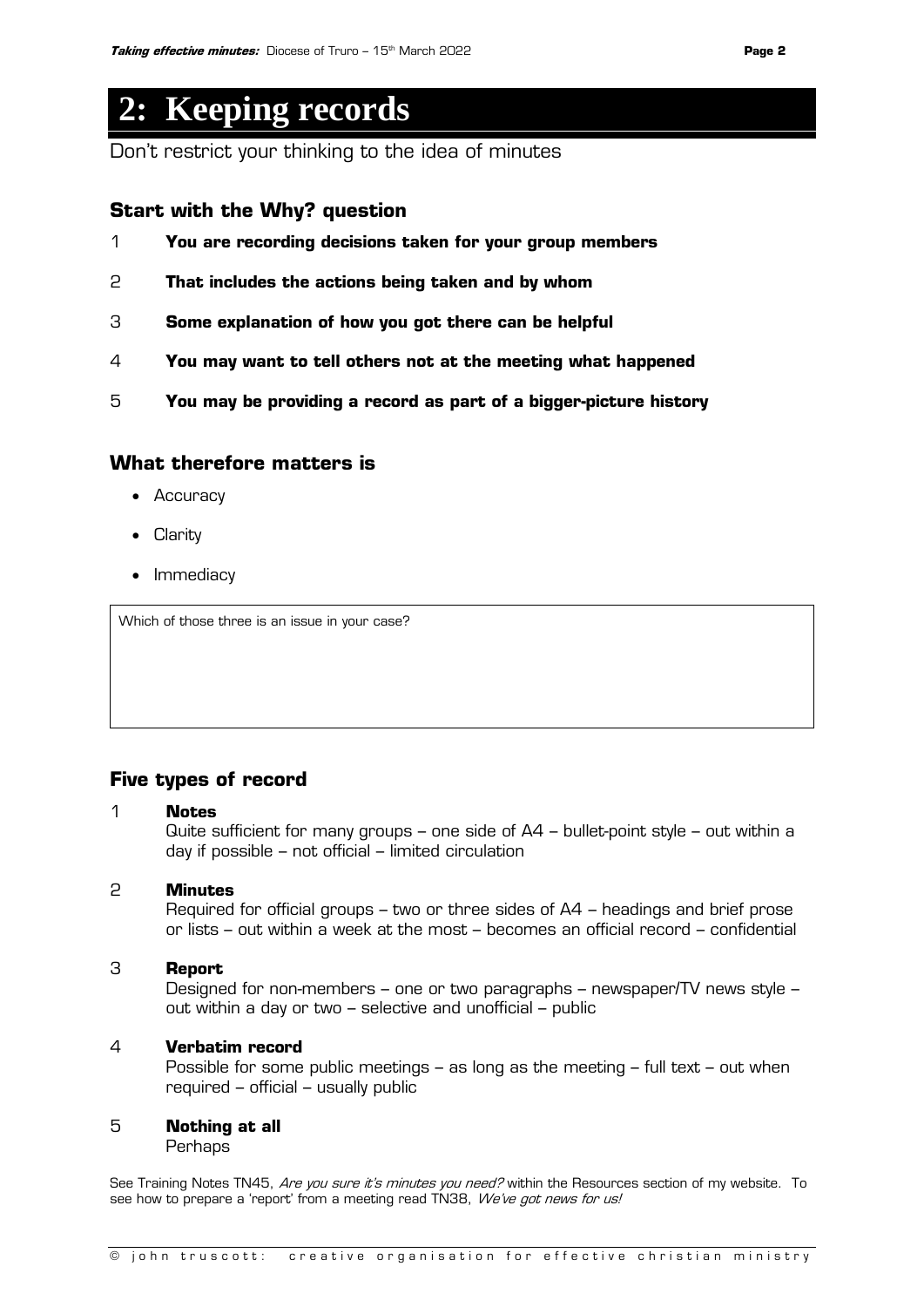### **St Petroc's PCC**

*The February meeting included a 30 minute discussion on whether to organise another work-party this year.*

*If the meeting had had NOTES, the item might have looked like this. Note their brevity, staccato approach, clear record of decisions and actions, but minimal attention to the debate.*

### **GROUNDS/KITCHEN DAY**

Another Saturday work-party:  $9<sup>th</sup>$  May, 10 am. to 3 pm. Hope for at least 20 people. Dig and plant in beds, lop trees, lay concrete path, spring-clean kitchen.

- Publicity Sarah
- Lunch Helens H and O with team
- Equipment Dawn

*If this group was formal enough to have MINUTES they might have looked like this. Note the reference number, action column, some idea of the discussion, the use of the past tense. But, it could be argued, that it might be a better minute if it more closely resembled the notes shown above in that many minutes are too detailed.*

| PCC20:11 | <b>GROUNDS AND KITCHEN WORK-PARTY</b><br>The meeting discussed whether to hold another grounds work-party<br>this year. Most present were strongly in favour but there was also a<br>view that too many demands were being made on staff's Saturdays<br>following the recent Barn Dance. We eventually agreed to organise<br>such a day on Saturday 9 <sup>th</sup> May from 10 am. until 3 pm. Sarah would<br>arrange publicity around the church, Helen and Peter would get a<br>team to provide lunch, and Dawn agreed to sort out equipment<br>needs. | Sarah<br>Helen<br>Peter<br>Dawn |
|----------|-----------------------------------------------------------------------------------------------------------------------------------------------------------------------------------------------------------------------------------------------------------------------------------------------------------------------------------------------------------------------------------------------------------------------------------------------------------------------------------------------------------------------------------------------------------|---------------------------------|
|          | We would aim to dig and plant in beds, lop trees, lay a concrete path<br>to the back door and, indoors, spring-clean the kitchen. We would<br>need at least 20 people to do this.                                                                                                                                                                                                                                                                                                                                                                         |                                 |

*If the group had, in addition, wanted to tell the whole church what had happened at their meeting (perhaps in a weekly notice-sheet), the REPORT might have said something like this (and not covered any other items). Note the populist approach, the lack of committee detail, the clear message.*

### **CHURCH GROUNDS TO GET MAKEOVER!**

The PCC agreed to organise another attack on the grounds and a spring-clean of the kitchen at their meeting last week. They are hoping that this year will see the attendance record smashed once again.

The big blitz will take place on Saturday  $9<sup>th</sup>$  May from 10 am. to 3 pm. and a free lunch will be provided to encourage everyone to come!

Book the date NOW! More details in a few weeks' time.

*Something closer to a VERBATIM REPORT would need more space than we have here!*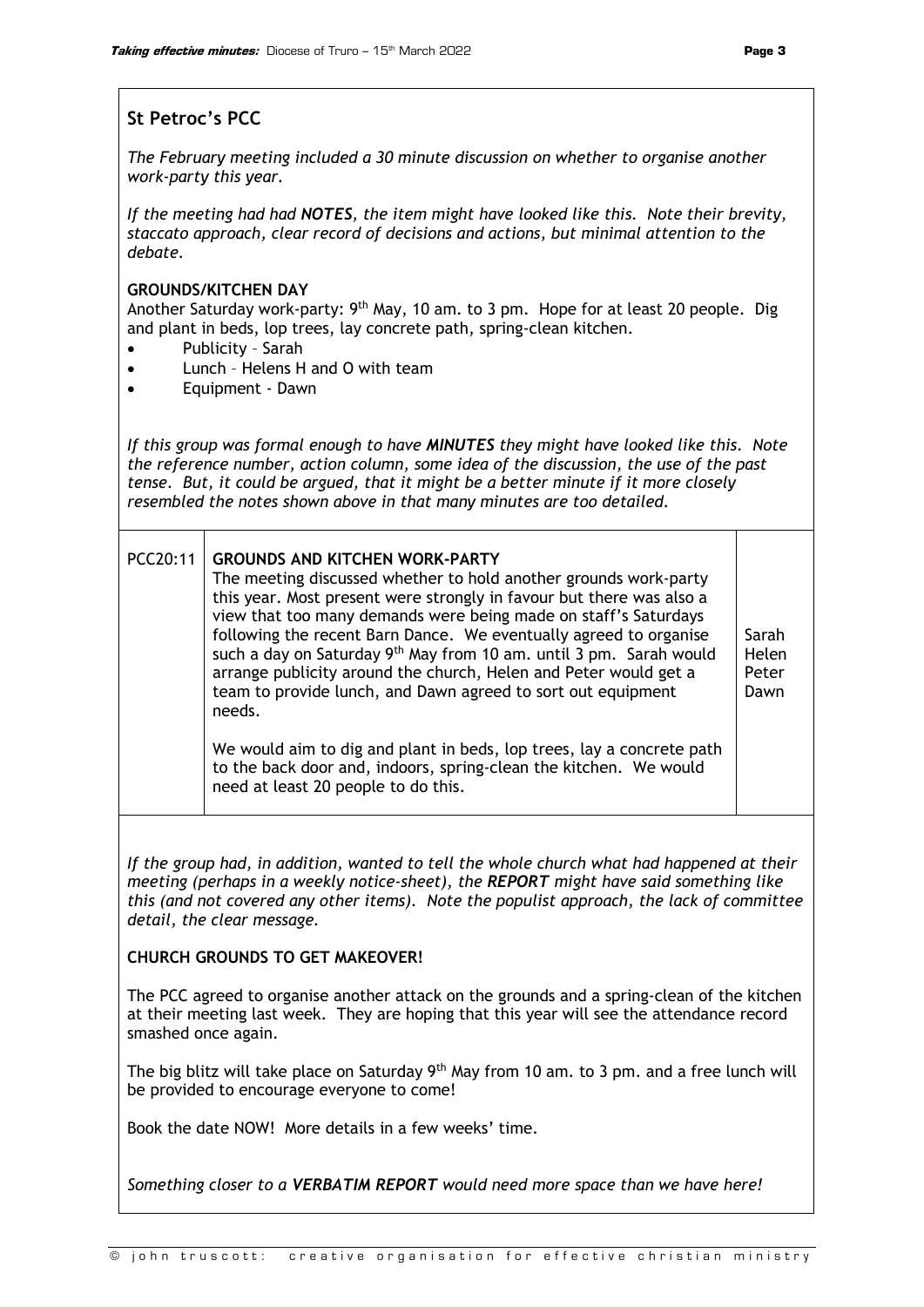## **3: Writing minutes**

### **Taking notes at a meeting**

### **Skills needed**

- Good listening
- Compact note-taking
- Precise writing style
- A keen mind
- Attention to detail

What might you add to this list?

### **Preparation**

- Have the right papers, laptop, diaries and other equipment
- Sit next to the person chairing with a table, laptop or iPad, paper and pens!
- Keep all files meticulously
- Take a real interest in the group's work: its purpose, its way of operating
- Read up all the paperwork yourself
- Try to be in good shape!
- Get to know each member as well as you can

### **As the meeting takes place**

- Be aware of the purpose of each item
- Take more detailed notes than you think you need
- Try to follow the overall shape of a discussion more than the detail
- Ask for clarification whenever necessary
- Be ready to answer questions from your notes
- Check back exact words of decisions and actions (and voting figures) immediately
- Look out for what the person chairing has forgotten

### **Principles for writing brilliant minutes**

### 1 **Type up the minutes as soon as possible**

Ensure your memory of the meeting is still fresh, check with whoever chaired, distribute whether electronically or on paper within a week, ensuring everyone is included.

### 2 **Get the opening correct**

Have a checklist of what to include such as the heading, the full date, those in attendance and apologies for absence.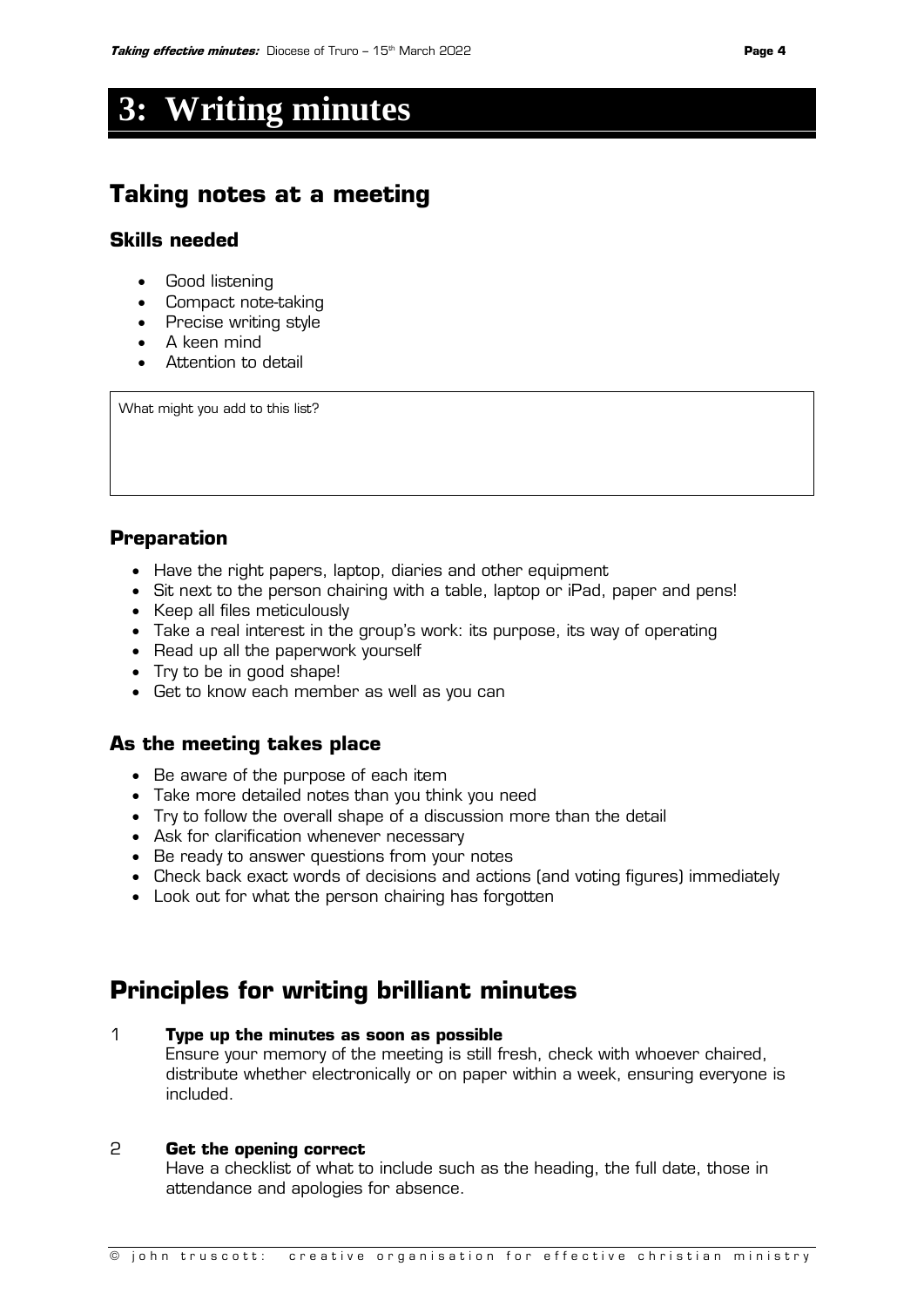### 3 **Aim for less formality than in the past**

Write in an active not passive form ("we agreed…" rather than "it was agreed that…"), keep sentences short, normally use Christian names these days but be consistent, and try to avoid old-fashioned, stuffy terms.

### 4 **Word discussions towards the decision**

Remember the purpose of each item, and the purpose of minutes in general. You are not writing Hansard but listing what was decided and who is responsible for action with some idea of how you all reached the decision.

### 5 **Keep your own opinions out of the record**

You may have strong views but these should not come through, so avoid phrases and words which may come across as loaded in some way.…

### 6 **Keep 'narrative minutes' short**

Aim for a list format for pro/con points or possible solutions from the arguments put forward, using bullet points for views expressed. Sum up a long debate by listing the main points rather than saying who said what. Learn from Acts 15:7!

### 7 **Avoid names wherever possible**

Unless providing an attendance list or formal proposers/seconders, or those responsible for actions or those giving a report, never use people's names in discussions. Someone will complain you have left them out.

### 8 **Reference each item**

Find the best way for your needs

### 9 **Word the decisions with care**

With accurate details of voting, proposers, etc. if required. Make sure you get the wording of the decision spot on, so ask for clarification at the meeting if you need to.

### 10 **Clarify action responsibility**

Action names either in a column so they line up with the action to be taken, or put them all at the end by person, or put them in bold or a different colour within the main text.

### 11 **Take care over confidentiality**

Some groups tackle confidential items so tag the record correctly and keep quiet. PCCs leak far too easily.

### 12 **Make it look good**

Use plenty of spacing, with good heads and sub-heads, and a tidy layout that enables the messages to come through clearly.

### **For further details of these points, see Training Notes TN97, How to minute a meeting. This covers the same ground as these notes but in a slightly different way.**

Other sets of notes from my website of particular interest to this topic include TN71, Seatings for meetings, TN88, Advice to a new committee member, and TN118, Why, exactly, are we meeting?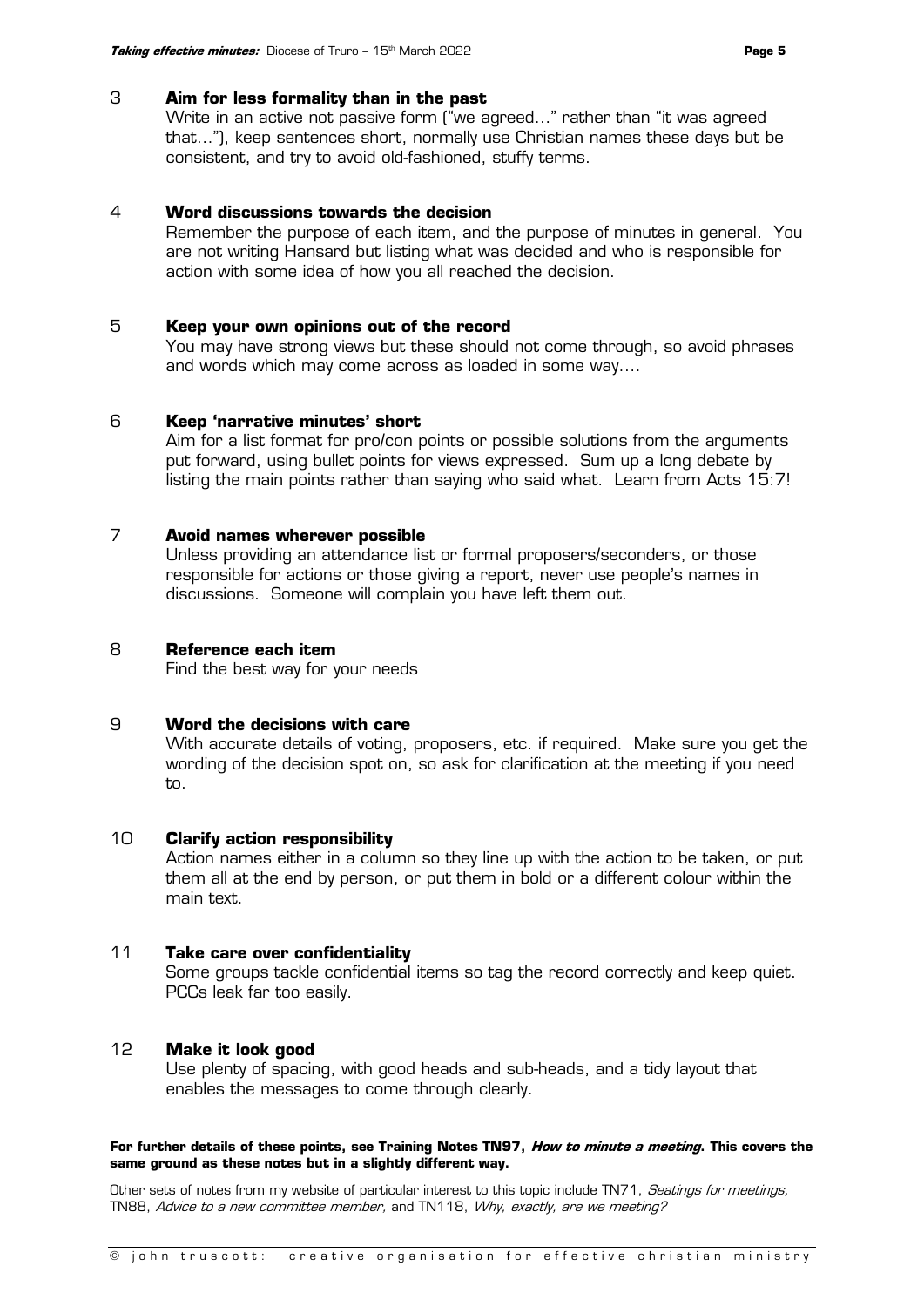## **4: Exercise**

Here is a set of PCC minutes. Mark everything you feel needs correcting or is not good practice. You may also feel the chairing of the meeting needed some improvement too!

### ST PETROC'S with ST PETERS

Our PCC met on 15th March. 11 members were present and 3 did not attend. Coffee and cake was provided by Marilyn. The Vicar opened in prayer and the minutes of last time were agreed after one small amendment.

The new time for the main morning service was discussed at what some later felt was unnecessary length. Robert threatened never to come again if the Rector changed the time of the Parish Eucherist but one of our parents with young children countered this view as its too early as now. Mrs Tregonning suggested a time of silent prayer but this failed on a vote of 3 for 7 against and the rest abstaining. Why not put out a questionnaire to the congregation asked Captain Corner (RN)? The churchwardens said it was to soon after the youth survey. "Let's ask the Archdeacon" said Penny Farthing. There were some really good idea put forward but we had run out of time so went on to the next item.

The chiming of the church clock was discussed. People are complaining that it keeps them awake at night and a deputation had written to the local paper who had phoned the Vicar to ask if this was true. It was resoluted that Bill be asked to muffle the clock after 8 pm, proposed from the Chair.

Prof Property raised the urgent matter of rising gas prices under AOB and demanded to know what tarriff we were on. The Church Warden had gone home by this time as her aunt is far from well so we agreed to ask her after the meeting. Someone suggested we change suppliers and I said we should check out other local churches.

The meting closed after the Treasurers report of the current deficit and requests for action to be taken.

Signed………………………………………………….